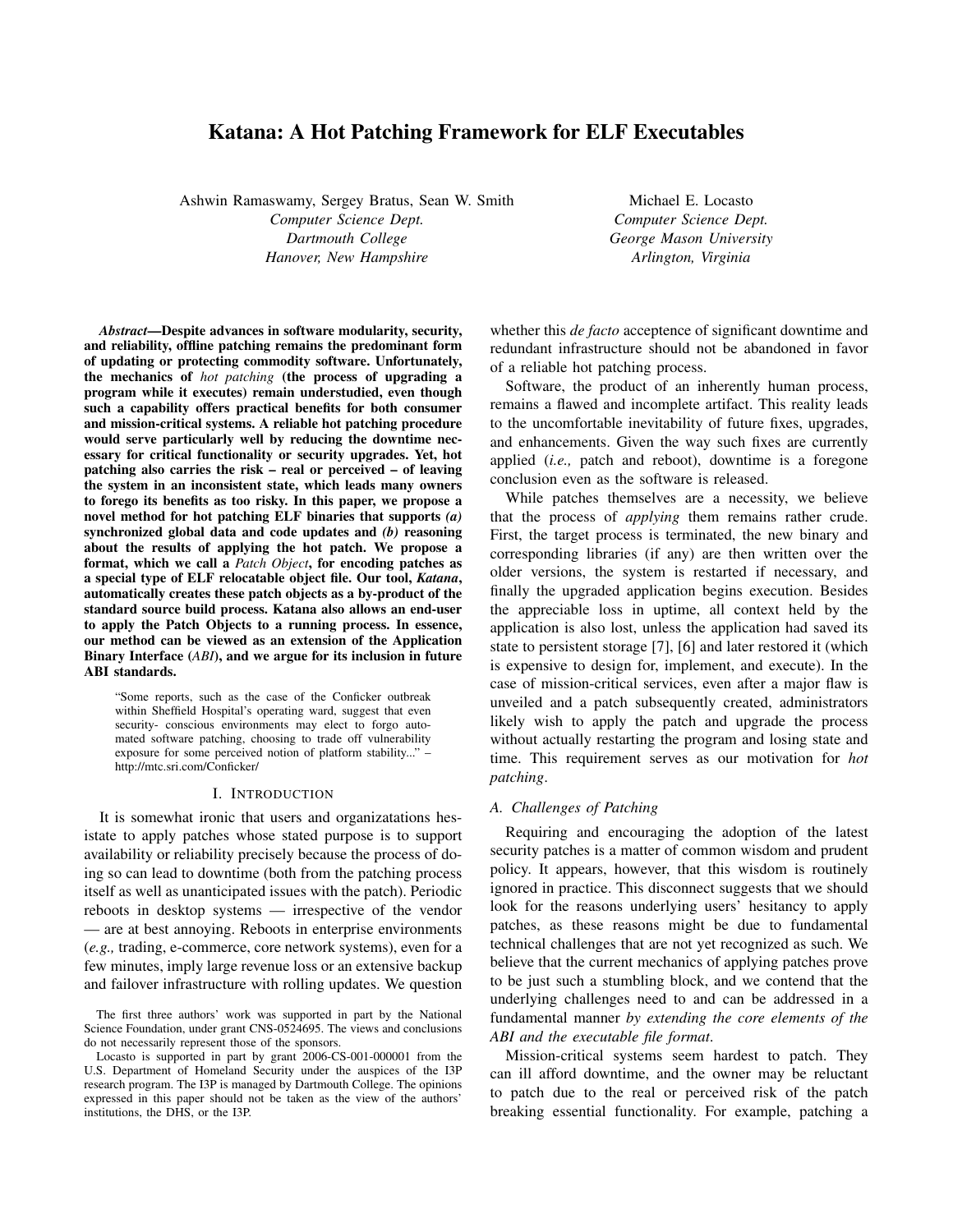component of a distributed system might lead to a loss or corruption of state for the entire system. An administrator might also suspect that the patch is incompatible with some legacy parts of the system. Even so, the patch may target a latent vulnerability in a software feature that is not now in active use, but also cannot be easily made unreachable via configuration or module unloading. The administrator is forced to accept a particularly thorny choice: inaction holds as much risk as a proactive "responsible" approach. Since the risks of patching must be weighed against those of staying unpatched, we seek to shift the balance of this decision toward hot patching by making it not only possible, but also less risky in a broad range of circumstances.

Our key observation is that current binary patches, whether "hot" or static, are almost entirely opaque and do not support any form of reasoning about the impact of the patch (short of reverse engineering both the patch and the targeted binary). In particular, it is hard for the software owner to find out whether and how a patch would affect any particular subsystem or compatibility of the target with other software in any other way than applying the patch on the test system and trying it out, somehow finding a way to faithfully replicate the conditions of the production environment.

Given these circumstances, our tool Katana and our Patch Object format not only seek to make possible the mechanics of hot patching, but also enable administrators to reduce the risk of applying a particular fix by providing them with enough information to support examination of the patch structure, reasoning<sup>1</sup> about its interaction with the rest of the system, and an understanding of the tradeoffs involved in applying it.

## *B. Why Not Just Employ Redundancy?*

Redundant infrastructure, containing replicas of nodes and service paths, often helps an organization bridge the service disruption stemming from patches. We believe, however, that redundancy isn't always the best approach for ensuring availability during an upgrade or security-critical patching process. Rather than an established best practice, we invite the reader to see redundancy as an extreme measure that needlessly duplicates hardware, networking, and software of the original system. We suggest that redundancy is:

- a. expensive especially in medium-sized enterprises where the cost of a single server, gateway, or switch is high enough to outweigh the benefits of redundancy.
- b. wasteful Redundant systems are typically passive bystanders, lying in wait for an active machine to initiate a failover.
- c. requires complicated logic Transferring application state (even across multiple homogenous systems) is

 $1_{\text{By}}$  which we mean manual, human-level reasoning, although applying automated reasoning methods is an interesting (and open) avenue of research.

non-trivial, especially when the state transfer occurs within hardware (such as for call trunks).

d. specialized - The process of building system redundancy is not easily generalizable across heterogenous systems and requires full knowledge of the underlying protocol and application state in order to provide faithful failover and failback.

# II. KATANA DESIGN: TRACKING OBJECT **DEPENDENCIES**

Katana leverages the typical Unix Makefile build mechanism to track file-level dependencies. Normally, after applying a source patch file and performing a top-level make, only those object files whose underlying sources have changed are rebuilt. Katana thus tracks object-level (.o) dependencies as follows. We first replicate all object files and the ELF executable from the existing source tree. We then apply the patch to the *original* source tree. At this point, only source files have been modified. Next, using the Linux kernel's *inotify* mechanism<sup>2</sup>, Katana sets up a notification on the original source tree, so that it knows when an object file is created or modified under the original tree. Finally, we perform the top-level make under this source and record all created/modified object files, along with the newly created executable.



Figure 1. *An Example Code Base.* From the top: each source file creates a corresponding object file; multiple object files are combined into intermediate compilation units (CU); and multiple CUs are merged to form the executable. All shaded blocks indicate modified files.

Figure 1 illustrates how object files are modified by make as a result of source-level changes. Katana only considers objects that are closest to the source files and ignores all other intermediate object files and compilation units (CU). Hence, in Figure 1, Katana only records the shaded circleobjects along with the final executable.

To dynamically update the running application, Katana needs to patch both the code and the data within the process. It first creates a *patch object* (PO): an ELF file with sections

<sup>&</sup>lt;sup>2</sup>*inotify* allows the registration of filesystem triggers. We use inotify to avoid potentially expensive recursive directory comparisons.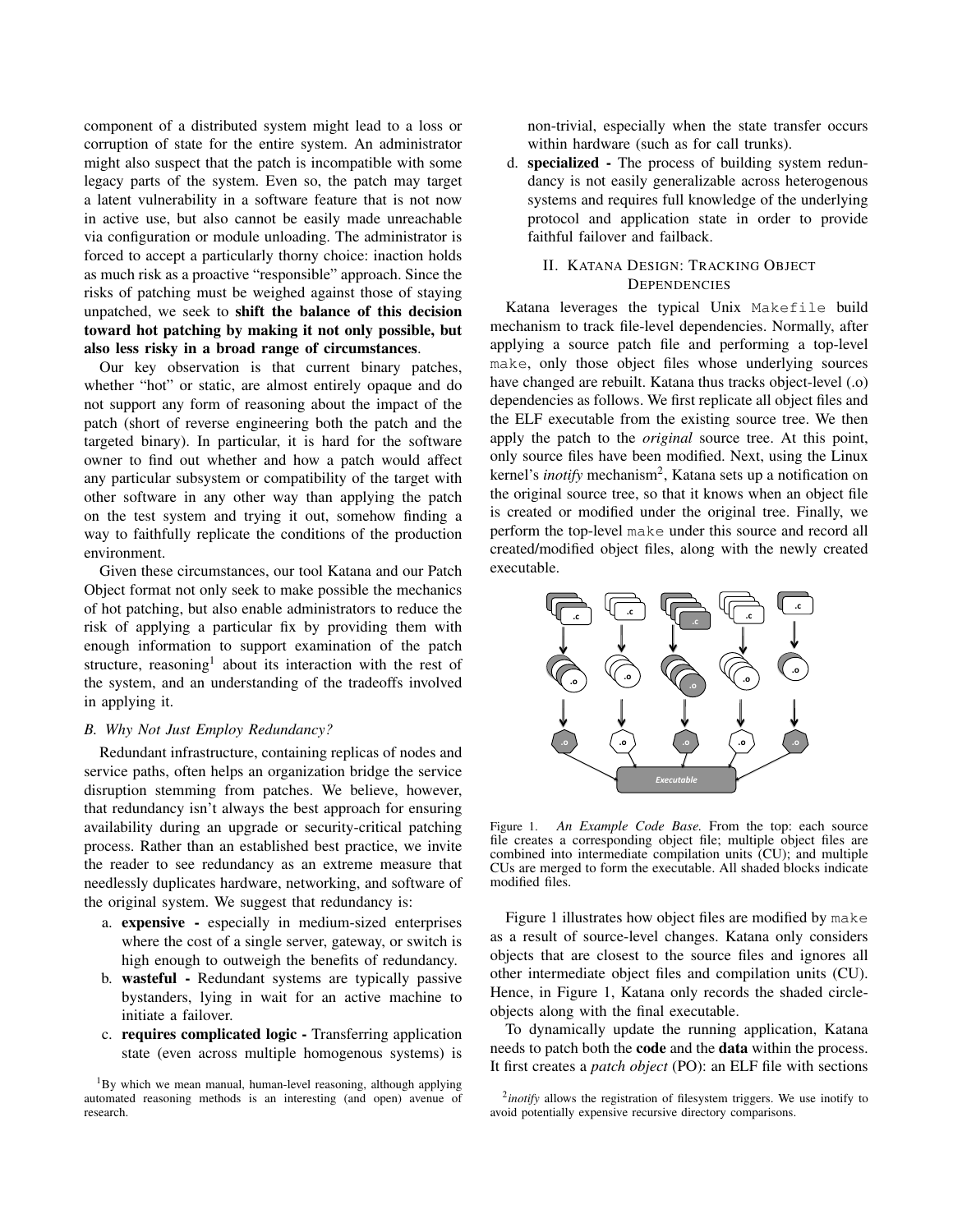that indicate the type of patch (code or data), the patch offsets and lengths within the process address space, patch data, function and data names, *etc.*

#### III. AUTOMATED PATCHING

In this section, we describe our data and code patching methods. We note that, compared to previous work, our PO data structures allow reasoning about the scope, extent, and impact of the patch (*e.g.,* whether it affects particular subsystems within the process).

Code Patching. This process involves several stages.

(i) *Code Identification:* Katana first needs to identify the section(s) of text that need to be modified within the running process. To do this, we consider the list of all modified object files from our tracking step, and identify all functions (both static and global) within these files from their symbol table. This list gives us the set of all functions that need to be patched within the executing application. We note that just because an object file has been modified does not mean *all* functions (at the source-level) within that object have necessarily been modified, but since it is not possible for us to determine which exact functions a patch modifies (as local and weak symbols are not unique within an executable), we resort to fully patching all functions within a modified object. Functions thus identified as needing patching are copied into the PO and marked as code.

(ii) *Symbol Resolution:* After identifying all functions that require a patch, we need to resolve outstanding symbol references within each function. Typically, symbol resolution for an application happens at both the linking stage (called *static linking*, when the symbol is present within another object file or archive), and the execution stage (or *dynamic linking*, when the symbol is present within a shared library). All code relocations are identified in the ELF sections .rel.text and .rela.text, within the object files and the final executable. Each relocation entry contains, among other information, the code offset that requires relocation, and the outstanding symbol that provides this fix-up.

For each relocation entry, Katana uses the replicated executable (from *before* the patch) to figure out the address of the symbol. If the symbol was provided by another object file, then the symbol table of the old executable contains this final address, and we update the PO accordingly, with this address as the patch target. Otherwise, if the symbol was dynamic (*i.e.,* present in a shared library such as libc), then the fixup value is the address of a corresponding entry in the procedure linkage table (*PLT*) of the executable. The PLT is essentially a jump table with entries for each symbol that needs to be resolved at runtime by the dynamic linker. When the process begins execution, the dynamic linker maps the required shared libraries into the address space of the process, and updates each PLT entry.

For dynamic symbols, Katana traverses the PLT entries of the replicated executable and compares the symbol name of each entry with the symbol name that requires relocation. If Katana finds a match, then the PO is updated with the corresponding symbol value. In our prototype, Katana is unable to handle calls to previously unused functions present in any shared libraries<sup>3</sup>

Finally, if the outstanding symbol's definition was not found within the replicated executable (either within the symbol table or the PLT), then it was newly added by the patch; it is marked as such and added to the PO.

(iii) *Patch Application:* Applying a code patch is simple enough, and has been researched in other systems [1], [2], [3], [20]. We map the new function in memory, and insert a trampoline jmp instruction at the beginning of the old function within the process memory image. This interposition allows the caller to execute our new function instead of the previous one at the cost of an extra jump. It is possible to avoid the overhead (from branch mis-prediction) of the jmp instruction by adding code in the old function which traces up the stack and modifies the caller's call instruction operand to point to the new address instead of the old one. Although this optimization would ensure that all subsequent calls from the same caller would execute the new patched function without stepping into the old one, it does makes the process of rolling back a patch non-trivial.

Data Patching. Patching data within a running process is significantly harder than patching application code. The primary challenge here is to synchronize the code and the data structures it acts on.<sup>4</sup>

Tracking down previously allocated data is nontrivial (one of the reasons why garbage collectors are interwoven with the language implementation). Even after identifying the allocated chunks of memory, in the absence of some kind of a type specification, the *internal structure* of memory remains opaque. We also need a method for extracting only the modified data variables from the patch and a means to discover the actual modifications that were performed.

We first note that any code that acts on patch-modified data is already taken care of by Katana's code patching process. This is because we rely on make to build the object files that correspond to all modified sources. We resolve the previously identified problems towards patching data by leveraging  $DWARF<sup>5</sup>$  debugging information within the application executable. This requires the object files to be compiled with debugging support, but we do not see this as a limitation. Since we only need DWARF information while building the PO, all debugging symbols can be stripped from the executable during application deployment, if so desired.

<sup>5</sup>http://dwarfstd.org

<sup>&</sup>lt;sup>3</sup>This would require creation of new PLT and GOT entries and either subsequent re-basing of the following segments of the executable, or creation of a new segment to allocate the extra entries. Although ELF rewriting systems like ERESI or Diablo show that such manipulations can be made practical, we chose not to complicate Katana with them.

 $4$ For example, consider adding a new member to a C struct definition and an additional clause to the logic that processes it.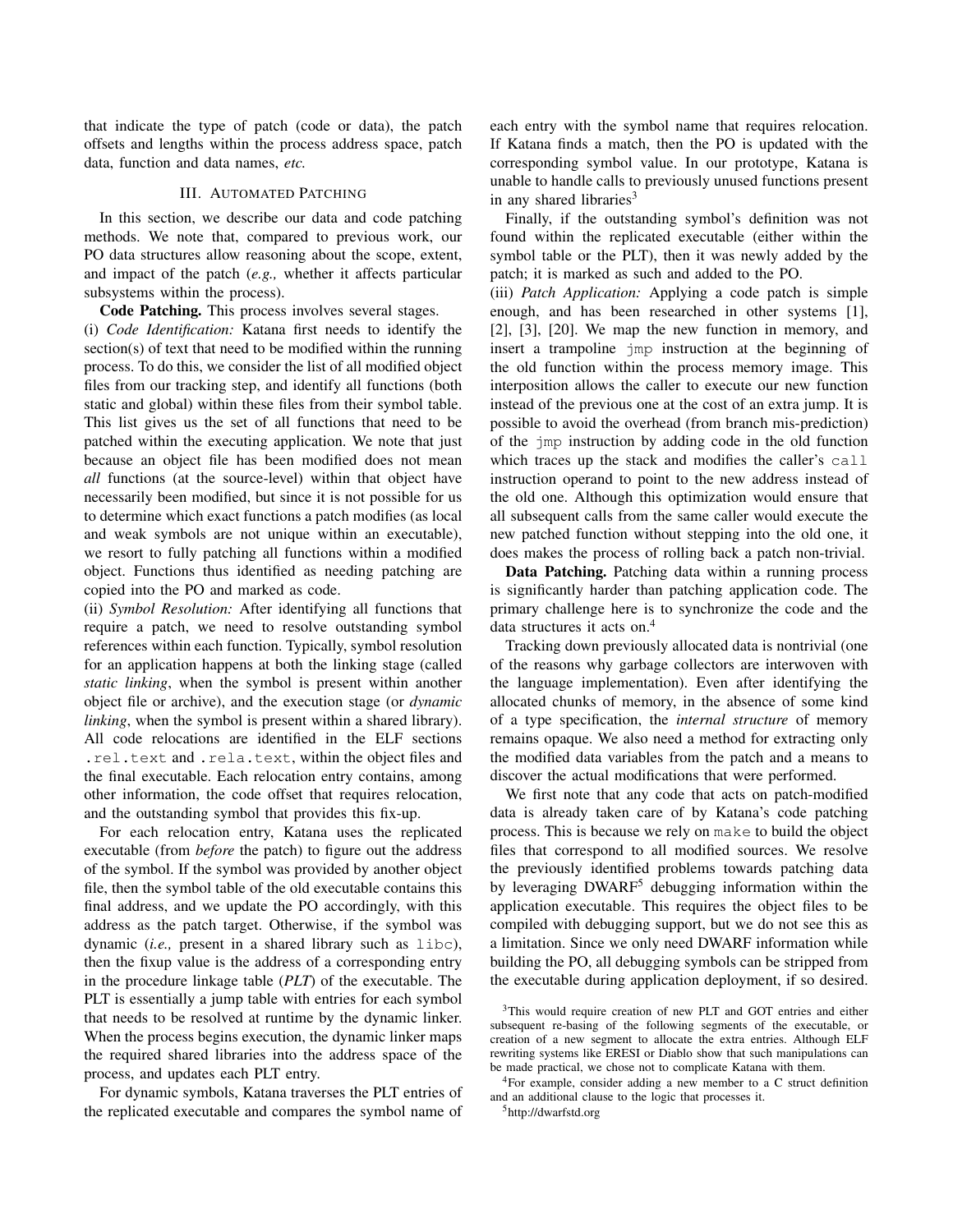We recall the representation of types in the DWARF format and then detail the various steps in Katana's data patching process.

DWARF type information. The DWARF structure is laid out as a tree of DIEs (*Debugging Information Entries*) within the executable file. Each DIE has an associated tag and a set of attributes. The DIE that defines type information has the tag as one of DW\_TAG\_base\_type, DW\_TAG\_structure\_type or DW\_TAG\_union\_type. Typedefs and other type modifiers (such as const, volatile, pointer *etc.*) are referenced by the DIE that defines the type. In case of structures or unions, each member is contained as a separate DIE within the parent DIE that identifies the struct/union. It is important to note that DWARF annotates types of *all* visibilities from the program sources - local, global and static.

Katana's data patching process contains a number of steps:

(i) *Type Discovery:* We set out to discover all newly created or modified data types – those that are primarily user-defined (such as structures and unions in C). Katana traverses the type information (as identified by the above DWARF tags) from the newly created executable, and for each encountered type, it searches for the corresponding type-name within the *replicated* executable (from before the patch). If so found, the full types (i.e. the number, type and position of all member variables contained within) are compared to determine if they are identical. If not identical, the parent type identifying the struct/union is inserted into the PO. Else, if the type name itself was not found within the replicated executable, then the current type was created by the patch, and is added as such to the PO.

(ii) *Data Traversal:* The next step is to traverse all variables defined within the new application, and for each one encountered, we first determine its lexical scope. If the scope is local, then we ensure that the corresponding function (the one that defines this variable) does not have an activation frame on the program stack while applying the patch. Else, the variable has been defined as either global or static. We first check if the replicated executable defines the same variable. If not, then this variable has been created by the patch and we need not worry about it and leave the symbol resolution upto the compiler (as only *new* code can use this variable). Otherwise, we verify whether the variable's type is one of the modified types identified during *type discovery*. If it is, then we add the variable along with its *original* address from the replicated executable, its *new* address from the patch, and type information to the PO. At the end of this stage, Katana would have identified all newly created or modified variables from the patch.

(iii) *Patch Application:* Applying a data patch consists of first tracking down the relevant symbols in program memory. Katana reads in the PO, and for each data variable encountered, it checks if the variable is a pointer or not. If it is, then the current validity of the pointer is verified (by boundschecking the pointer value to within heap boundaries). If the pointer is found to be invalid, no further action is taken. If the pointer is valid, then memory for the new type $(s)$ is allocated, the older structure is copied into the new one taking into account the difference in structure definition, the old memory is then freed, and the pointer is modified to point to the new segment (in case of structures such as lists, trees, since we have the type specification, we can repeat this process recursively for each node on the list or tree). Else if the variable is not a pointer, then Katana modifies all its references in the program text to the updated memory location from the patch. Katana automatically zeros all *new* member variables within structures.

Challenges. Hot patching still faces a number of challenges, including dealing with multithreaded programs and address space randomization (which slight changes to the OS loader can help us overcome). Furthermore, dynamic updates require some knowledge of the program's execution state so that the application is quiescent with respect to the code and data being altered by Katana as it applies the Patch Object. We consider the program to be in a safe state if all activation records are free of functions contained in the PO and all activition records are free of functions that (1) access any global or static symbols we identify during Katana's *Data Traversal* stage and (2) do not define any local variables of modified types identified during our Type Discovery phase. Katana uses the ptrace interface to pause execution and query this state.

### IV. DISCUSSION

When to apply the patch. Dynamically updating a running application requires diligence and patience. One cannot update the target application without any knowledge of the program's execution state, by which we mean the program stack, processor registers *etc*. Even after possessing this information, the application has to be in what we call a "safe state" for Katana to apply the patch. We characterize a program state as a *safe state* if the following two conditions hold:

- All activation frames in the program stack belong to functions that *do not* get updated during code patching. It is easy to verify this by comparing each function on the stack to the list of upgradeable functions contained within the PO.
- All activation frames in the program stack belong to functions that do not access any global/static symbols identified during *Data Traversal*, and do not define any local variables of the modified types identified during *Type Discovery*. Again, since we maintain type and variable definitions within the PO, verifying this condition is easy.

Given the patch object, Katana uses Linux's ptrace interface to temporarily halt the execution of the target process, query the current execution stack and determine if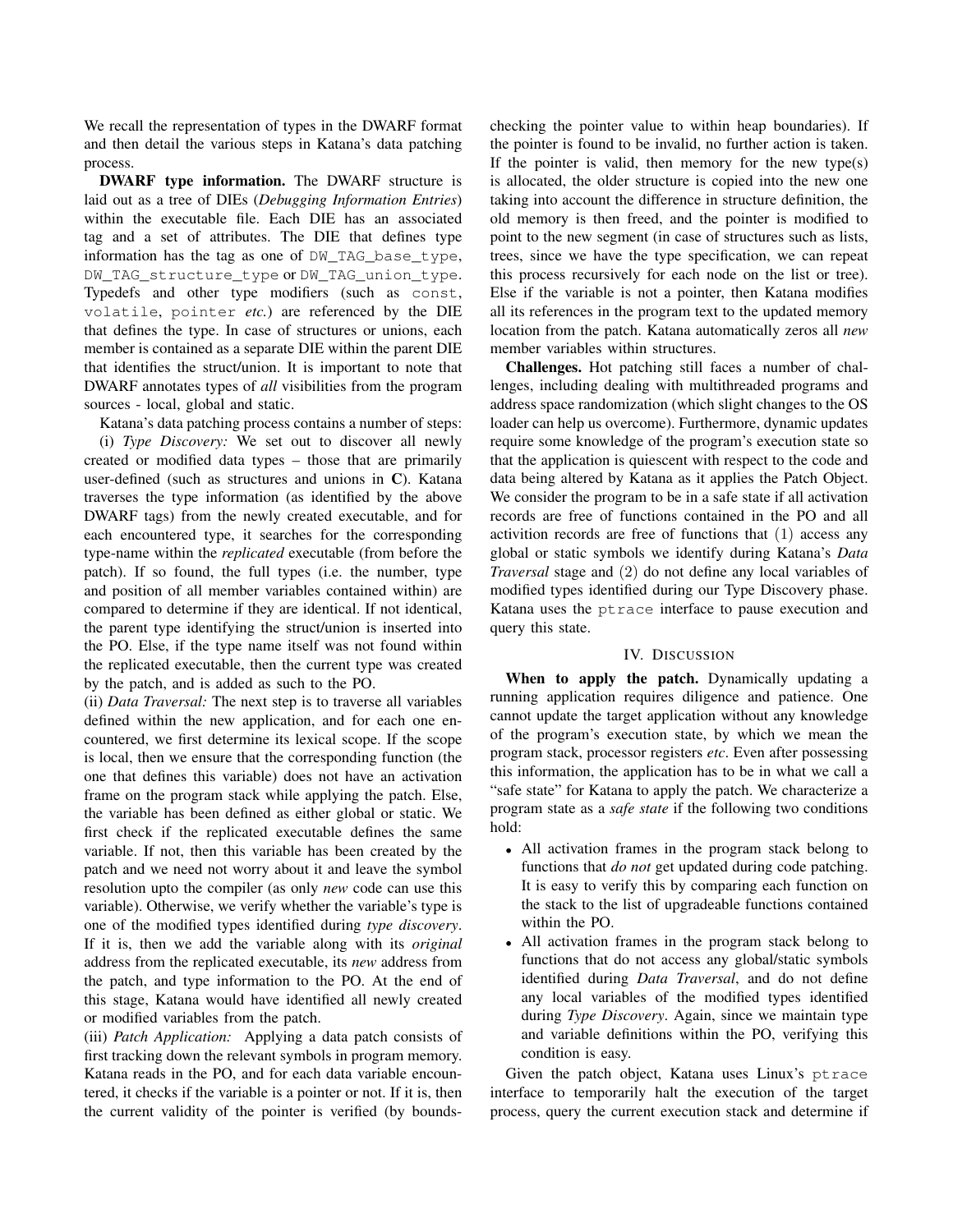the application is currently in a safe state. If so, then Katana applies the code patch followed by the data patch. We note that it is not possible to apply the code and data patches at different times since new code likely uses the new data, and hence postponing data patching to when only the second condition is satisfied is impractical and unsafe.

Let A denote be the current activation frame on the program stack, and the notation  $(X:Y)$  define all frames from X to Y (on a time scale, X precedes Y) on the stack; so  $(1 : A)$  defines the current stack. Now, in case we determine  $(1 : A)$  to be an unsafe state, we could repeatedly keep querying the stack until the application reaches some safe state. However, this is highly inefficient and cumbersome.

Instead, when we determine the program to be in an unsafe state, we traverse up the stack from A, and for each preceding frame (say  $A'$ ), we determine if  $(1 : A')$  is a safe state. This takes into consideration only  $A'$  and all other frames preceding it. If  $(1 : A')$  is a safe state, then we insert a breakpoint on the return instruction pointer (EIP) pointed to by the successive frame:  $(A' + 1)$ . What this guarantees us is that when this breakpoint is hit, the state of the program stack will be  $(1 : A')$ . Since we just determined this to be a safe state, we can reliably conduct the patching procedure. If however, no such frames preceding A satisfy a safe state, then it means that the application cannot be patched successfully in its current execution since there will always be a function that violates our safety condition.

Finally we note that even after inserting a breakpoint, the problem of determining *when* the breakpoint will be hit is essentially a hard one, and so in such cases, Katana can provide no time-bounding guarantees. Still, this is a cleaner and more efficient approach than just naïvely retrying the full update procedure, which is both an expensive and incomplete solution.

Address Space Randomization. *Load-time address randomization* has become a stable and popular way of raising the bar for attackers, and so we must discuss how it interacts with our patching scheme. The gist of randomization schemes is invalidating various default assumptions regarding the locations of code and data elements that might facilitate exploitation. In particular, the virtual addresses of loadable segments are displaced by random<sup>6</sup> offsets by the loader, which *relocates* them (using their accompanying relocation sections).

Patching relocated code with our PO files requires knowledge of the displacements introduced at loading-andrelocation time. While there is no common ABI standard for saving this information, conceptually it is no different from saving virtual addresses of other files' loaded symbols in the *Global Offset Table* (GOT). We note that the names of the constituent object files themselves are customarily included in the symbol tables, and that the symbol table entry format can be easily adopted for storing virtual addresses of the relocated objects.

Thus, at the cost of small modifications to the OS loader and the dynamic linker, we can make the information on the layout of the "randomly" relocated executable and libraries available to our patching process driven by our POs.<sup>7</sup>

Future work. Katana is a work in progress, and must address several important engineering issues, such as interaction of patched code with dynamically loaded libraries (including the *dlopen* mechanism), and assuring that accumulation of administered patches does not lead to unacceptable performance degradation. It also poses a broader question of describing and detecting software designs not amenable to its runtime patching and steering programmers to avoid them if possible.

## V. RELATED WORK

Maintaining continuous availability, even in the absence of disruptive events like patches, is both a challenging technical exercise and the driving need for research on dependability, reliability, and fault tolereance [21].

The work most closely related to Katana focuses on enabling a software application to continue providing service or survive significant events like errors, exploits, and patches. This body of work includes research on dynamic kernel updates, software survivability, and software selfhealing. However, other research areas also addressed the challenge of enabling software to adapt at runtime, e.g., the area of software evolution (e.g., [18]).

The concept of crash-only software [7] advocates microrebooting: the procedure of retrofitting each component of a system with the ability to crash and reboot safely as the default mode of operation. Despite its appeal as a design principle, such an approach would be difficult to retrofit to legacy software. Although restarting a particular service or application is disruptive enough, rebooting the operating system itself multiplies this disruption. The need to avoid that kind of downtime helped drive the creation of frameworks like Loadable Kernel Modules for Linux, which allow for extending the kernel during runtime without a reboot. The ability to update the running kernel (as opposed to adding or removing modules) without rebooting was achieved at least ten years ago [8] and recently rediscovered, albiet mostly for research, rather than commodity, kernels [14], [4], [17]). Even so, dynamic updates of the kernel during runtime that don't require a reboot are difficult to apply to a commodity

<sup>&</sup>lt;sup>6</sup>In reality, the choice of offset is still limited by the platform's alignment requirements.

<sup>&</sup>lt;sup>7</sup>We note that saving this information about the post-relocation layout of the process does not weaken "randomization", because the latter does not assume the attacker's ability to arbitrarily read process memory (in which case the addresses of required symbols are easily found by scanning it for their code or data patterns), but rather breaks hard-coding of these symbols' expected addresses.